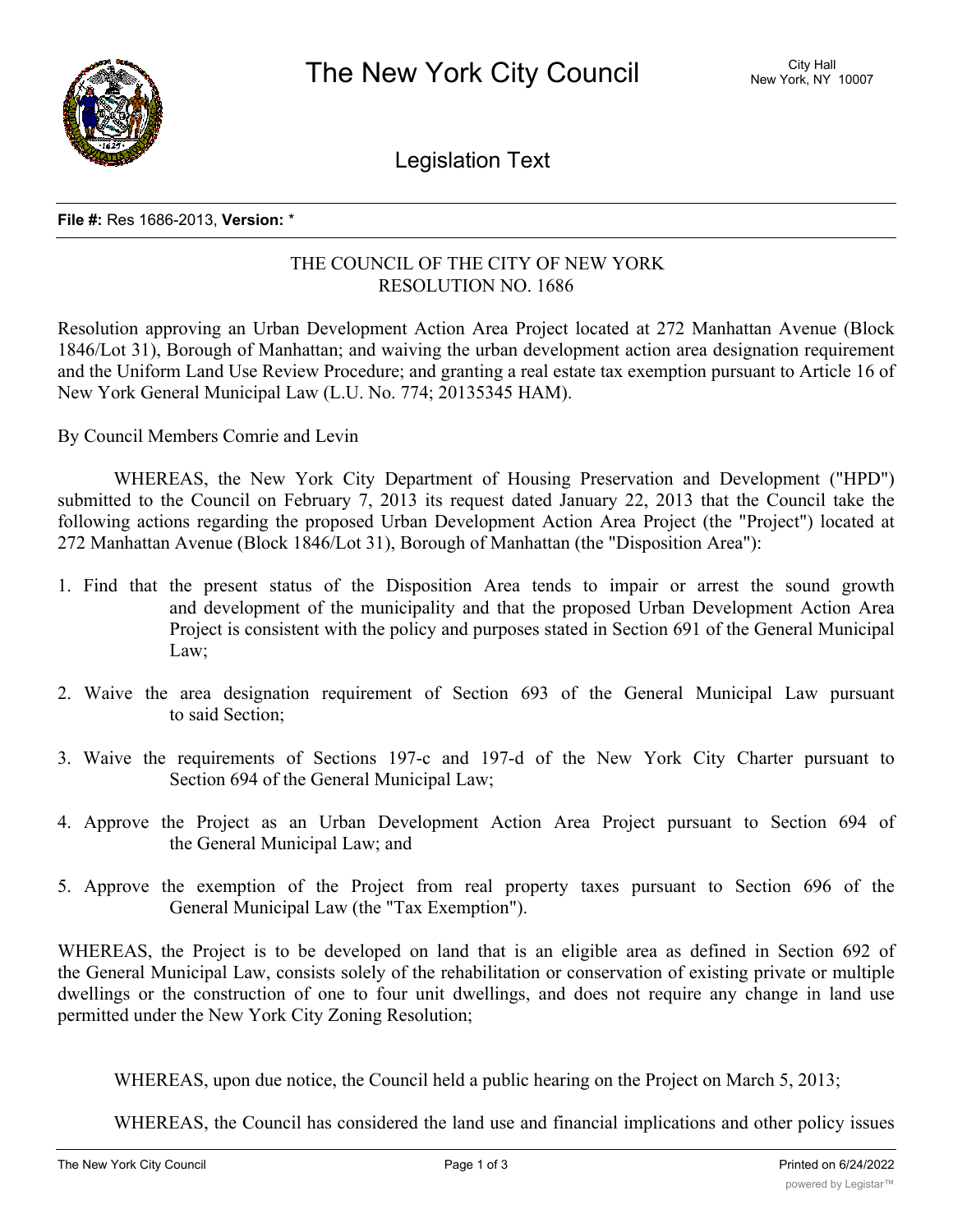## **File #:** Res 1686-2013, **Version:** \*

relating to the Project;

RESOLVED:

The Council finds that the present status of the Disposition Area tends to impair or arrest the sound growth and development of the City of New York and that a designation of the Project as an Urban Development Action Area Project is consistent with the policy and purposes stated in Section 691 of the General Municipal Law.

The Council waives the area designation requirement pursuant to Section 693 of the General Municipal Law.

The Council waives the requirements of Sections 197-c and 197-d of the New York City Charter pursuant to Section 694 of the General Municipal Law.

The Council approves the Project as an Urban Development Action Area Project pursuant to Section 694 of the General Municipal Law.

The Project shall be developed in a manner consistent with the Project Summary that HPD has submitted to the Council, a copy of which is attached hereto.

The exemption of the Project from real property taxes pursuant to Section 696 of the General Municipal Law is approved as follows:

- a. All of the value of the buildings, structures, and other improvements situated on the Disposition Area shall be exempt from local and municipal taxes, other than assessments for local improvements and land value, for a period of twenty years commencing on the July  $1<sup>st</sup>$  following the conveyance of the Disposition Area to the Sponsor, during the last ten years of which such exemption shall decrease in equal annual decrements.
- b. The tax exemption granted hereunder shall terminate with respect to all or any portion of the Disposition Area if the Department of Housing Preservation and Development determines that such real property has not been, or is not being, developed, used, and/or operated in compliance with the requirements of all applicable agreements made by the Sponsor or the owner of such real property with, or for the benefit of, the City of New York. The Department of Housing Preservation and Development shall deliver written notice of any such determination of noncompliance to the owner of such real property and all mortgagees of record, which notice shall provide for an opportunity to cure of not less than ninety (90) days. If the noncompliance specified in such notice is not cured within the time period specified therein, the partial tax exemption granted hereunder shall prospectively terminate with respect to the real property specified therein.

Adopted.

Office of the City Clerk, } The City of New York, } ss.: